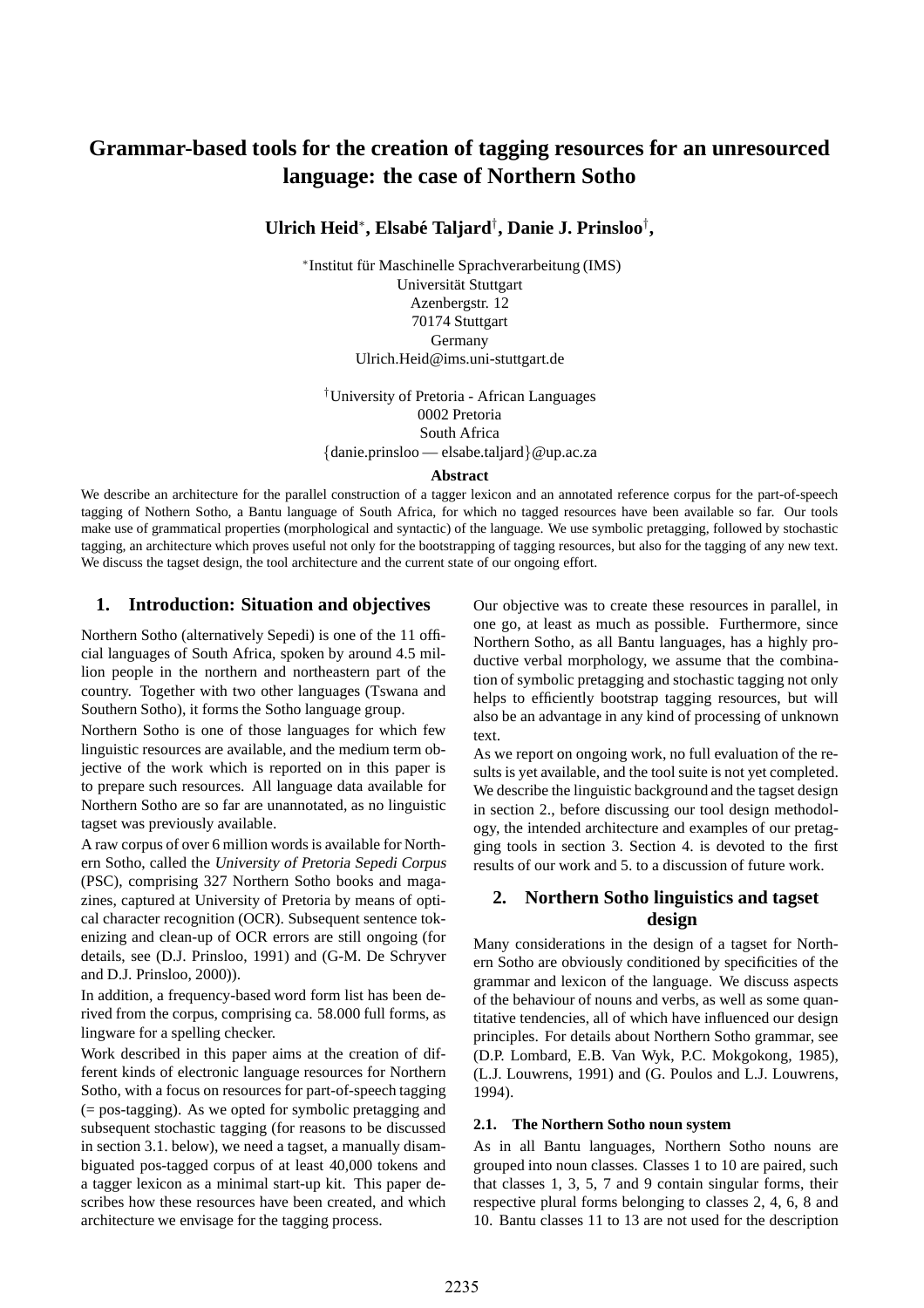of Northern Sotho, and classes 14 (sortal reading of mass nouns), 15 (nominalized infinitive) and 16 to 18 (locative classes) are comparatively sparsely populated in terms of types in the PSC; examples of the noun classes are given in table 1.

| Class           | Prefix             | Example  | Translation     |
|-----------------|--------------------|----------|-----------------|
| 1               | mo-                | monna    | man             |
| $\overline{2}$  | ba-                | banna    | men             |
| 1a              | Ø                  | malome   | uncle           |
| 2a              | bo+                | bomalome | uncles          |
| 3               | mo-                | monwana  | finger          |
| 4               | me-                | menwana  | fingers         |
| 5               | le-                | lesogana | young man       |
| 6               | ma-                | masogana | young men       |
| 7               | se-                | selepe   | axe             |
| 8               | di-                | dilepe   | axes            |
| 9               | $n-\ell \emptyset$ | nku      | sheep $(sg.)$   |
| 10              | di+                | dinku    | sheep (pl.)     |
| 11              |                    |          |                 |
| 12              |                    |          |                 |
| 13              |                    |          |                 |
| 14              | bo-                | bogobe   | porrige         |
| 6               | ma-                | magobe   | different kinds |
|                 |                    |          | of porrige      |
| $\overline{15}$ | go                 | go bona  | to see          |
| 16              | fa-                | fase     | below           |
| 17              | go-                | godimo   | above           |
| 18              | mo-                | morago   | behind          |

Table 1: Northern Sotho noun classes and examples

The noun class system is also applied to different types of concords (subject concords, object concords, possessive and demonstrative concords), as well as to emphatic, quantifying and possessive pronouns. As the concords and pronouns play an important role in the constitution of nominal groups and thus in the interpretation of sentences, it makes sense to keep track of their noun class subtypes in pos tagging. In fact, concords and pronouns agree with their respective antecedent nouns, as shown by the sentence in table 2, translated as this man loves them<sup>1</sup>.

With the exception of the noun class prefix (e.g. mo-, in the case of the noun monna in table 2), most concords, particles, etc. are written as separate orthographic units (disjunctive writing, contrary to the South African Nguni languages, such as Zulu) and must get pos-tags. For a detailed discussion of the issue of tagging in Sotho vs. Nguni languages see (E. Taljard and S. E. Bosch, 2005). With about 12 noun class values per subtype, this alone leads to over 80 different tags. The concordial phenomena explained above, which are sensitive to noun classes, can be annotated (and used as contexts for data extraction, see below) on this basis.

| Monna yo |      | $\overline{O}$  | a                  | di              | rata    |
|----------|------|-----------------|--------------------|-----------------|---------|
| Noun     |      | : $dem.$ :subj. | Pron. Conc Present | – Conc<br>:obj. | :stem   |
| Cl.1     | Cl.1 | Cl.1            | tense              | Cl.8/10         |         |
| man      | this | $(he)$ $()$     |                    | them            | love(s) |

Table 2: Northern Sotho sentence illustrating nominal class agreement of the subject noun, pronoun and concord

#### **2.2. Northern Sotho verbal morphology**

The example in table 2 above, contains a verb which is marked as verb stem. In Northern Sotho, there are numerous verbal derivations (e.g. expressing causativity, perfectivity, passive, reciprocals, etc.), which formally consist of prefix and suffix clusters added to the stem. (D.J. Prinsloo, 1994) distinguishes 18 modules of such verbal derivation clusters, and so far over 260 different individual verbal derivation types have been listed in the comparison of different verb stems.

For example, for the stem reka ("buy"), the form rekana comprises the stem and a reciprocality marker; it makes up a series with reciprocal and perfect suffixes (rekane), reciprocal and passive suffixes (rekanwa), reciprocal, perfect and passive suffixes (rekanwe).

Not all verbal derivations are highly frequent in corpora (in terms of tokens), but due to productivity, a huge number of verbal derivation types can potentially show up in any text. A lexical listing of these forms is not economic, and only a minimal number of verb forms shows categorial homography with other items (mostly concords and particles). Both factors speak in favour of a rule-based tool to analyze occurrences of the verb derivations.

The morphological richness of verbs can be accounted for in different ways. In the tagset, a number of morphological features (such as active vs. passive, present vs. past, etc.) could be expressed through individual tags. This has been proposed by (B. Van Rooy and R. Pretorius, 2003). With stochastic tagging in mind, we avoid introducing such distinctions in the tagset, to keep the overall number of different tags to be assigned as low as possible.

We consequently only use the tag "V", for verb forms of any kind. We assume that the tagging of Northern Sotho texts will be followed by additional, possibly specialized annotation steps. One of these could be to expand the annotation of word forms by adding morphological information. At this stage, verbal derivations would be treated, and the interpretation of the (mostly unambiguous) affix clusters would lead to the respective morphological data. Verb derivation would then be handled the same way as nominal derivation; nominal diminuitive, augmentative and feminine, as well as locative formation. These nominal derivations are also morphologically constructed by affixation. We do not take these categories into consideration but expect to be able to identify (and annotate) them in a second step.

<sup>&</sup>lt;sup>1</sup>We use the following abbreviations: Pron(oun), Conc(ord), V(erb); for pronouns and concords, we give subtypes as :dem(onstrative), :sub(ject), :obj(ect); "Cl.1" stands for "noun class 1", "Cl8/10" for "noun class 8 or 10".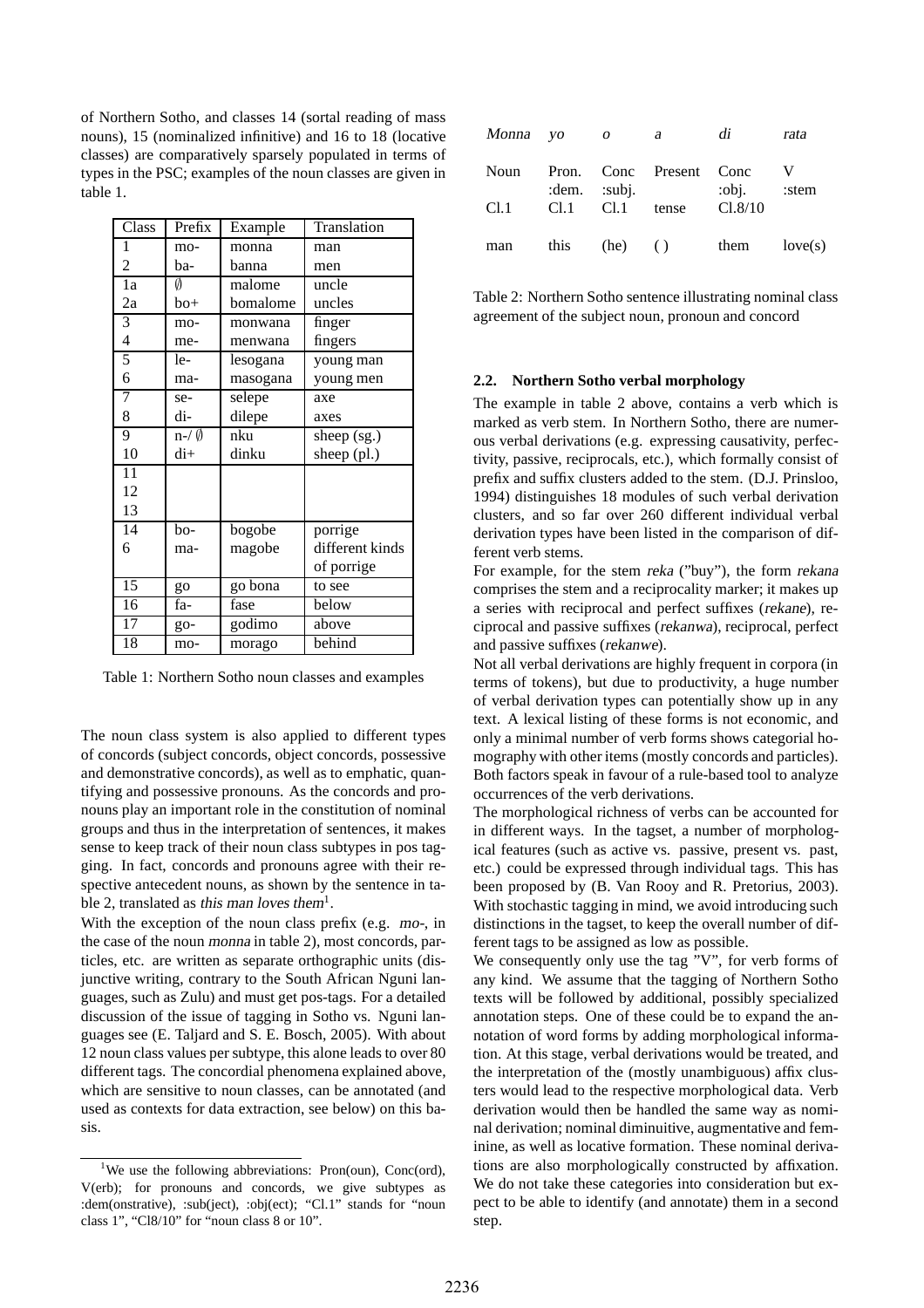#### **2.3. Ambiguity and frequency in Northern Sotho word forms**

In Northern Sotho, only nouns and verbs are open classes with lexical productivity, all other word classes (including adjectives) are regarded as closed classes. Above, we mentioned the productivity of the verbal derivation system of Northern Sotho. It leads to a situation where any text to be automatically analysed may contain a considerable number of word forms not contained even in a well-developed lexicon. As mentioned, this motivates our decision for rulebased pretagging (of verbs and nouns).

As was indicated above, most verb forms are not ambiguous, neither within the verbal paradigms, nor in the sense of categorial homography. There is only a small number of (however very frequent) accidental homographs between verb forms and function words.

With nouns, homography is even less frequent. In a 40,000 words sample from the novel "Tša ka mafuri" (O.K. Matsepe, 1974)), 86% of all noun form occurrences are unambiguous. At type level, this amounts to only a handful of items which have homographs.

The picture is completely different for the closed classes. Around 80% of all occurrences of closed class items are ambiguous. As in most languages, the most frequent words show the highest number of alternatives. In our tagset, the most frequent item (a, frequency: 2.304 in 40,000) is ten ways ambiguous. These highly ambiguous items make up for a very large portion of the texts: 88 types of closed class items, with an average frequency of well above 200 in our 40,000 words sample, make up for around 40% of all occurrences.

| Item    | Possible tags                | Freq. |
|---------|------------------------------|-------|
| a       | CDEM6:CO6:CS1:CS6:CPOSS1:    |       |
|         | CPOSS6:PAHORT:PAQUE:PRES     | 2304  |
| $g_{0}$ | CO2psg:CO15:COLOC:CP15:CS15: |       |
|         | CSLOC:CSindef:PALOC          | 2201  |
| ka      | CS1psg:PAINS:PATEMP:         |       |
|         | PALOC:POSSPRO1psg:POT        | 1979  |
| 1e      | CDEM5:CO2ppl:CO5:            |       |
|         | CS2ppl:CS5:PACON:VCOP        | 1690  |
| ba      | AUX:CDEM2:CO2:CS2:           |       |
|         | CPOSS2:VCOP                  | 1509  |

Table 3: Part-of-speech ambiguity of the five topmost words of Northern Sotho by frequency

#### **2.4. A tagset for Northern Sotho**

The part-of-speech tagset designed for Northern Sotho keeps track of some of the linguistic facts discussed above, in particular the richness of the nominal class system and its impact on nominal categories. Nouns and adjectives, as well as all four subclasses of concords (subject and object concord, posessive and demonstrative concord) and the three subclasses of pronouns (emphatic, possessive and quantifying) all are further subdivided according to noun classes. As mentioned above all verb forms are annotated "V", and only a few copulative verbs ("VCOP") are sin-

gled out. As Northern Sotho has a number of morphemes to express temporal (present vs. future), aspectual (progressive) and modal meaning (potential, negation, question), these particle-like words are tagged each with its grammatical meaning. Similarly, we distinguish particles into agentive, connective, copulative, hortative, instrumental, locative and temporal. In addition, adverbs, auxiliaries, ideophones, conjunctions, numerals and enumerative words are distinguished.

In total, the current version of the tagset has 156 different tags (large number due to multiplication of tags for the noun classes, see above). Due to ambiguity at the level of function words, of the 170 tags or tag combinations used in the 40,000 word sample of the PSC, only 66 annotation types are unambiguous. This seems to underline the need for stepwise disambiguation.

The tagset is designed to be a logical tagset, i.e. tags are grouped in a hierarchy, which supports underspecified queries (e.g. search for some concord of class 1:''C.+01'', which matches ''CS01'', ''CO01'', ''CDEM01'', ''CPOSS01'', i.e. subject, object, demonstrative or possessive concords of class 1.

# **3. Towards tools for pos-tagging of Northern Sotho**

#### **3.1. Options for tagging**

To our knowledge, no experiments into pos-tagging of a Sotho language have as yet been undertaken. Thus, no existing technology can be adapted and a new tool setup needs to be designed. We expect however such adaptation to be possible in principle, due to the close relatedness of the Sotho languages.

In the decision for rule-based vs. stochastic tagging, we opted for a mixed solution, comprising partial rule-based pretagging followed by stochastic tagging. An obvious advantage of stochastic taggers is their trainability. Typically the preparation of a disambiguated training corpus requires less effort than the creation of hand-crafted rules for a rulebased tagger. On the other hand, well known problems of stochastic tagging include the threshold in the size of needed trainig data, restrictions on the size of the tagset and problems with large numbers of unknown phenomena which cannot be adequately captured by the typical bigram or trigram approaches to statistical tagging.

We opted for the use of Schmid's TreeTagger (H. Schmid, 1994)), as it provides acceptable results with training corpora of only about 40,000 word forms, whereas most other taggers require a minimum of 100.000 words. The tagset for Northern Sotho, with its 156 tags, is at the upper limit of the possibilities of the TreeTagger. To avoid the unknown words problem, we designed pretagging tools for the open word classes, i.e. nouns and verbs. Non-local effects seem to be relatively rare in Nothern Sotho; on the contrary, most of the concords, pronouns and adjectives that are highly ambiguous are found in the neighbourhood within two to three words from the nouns they agree with.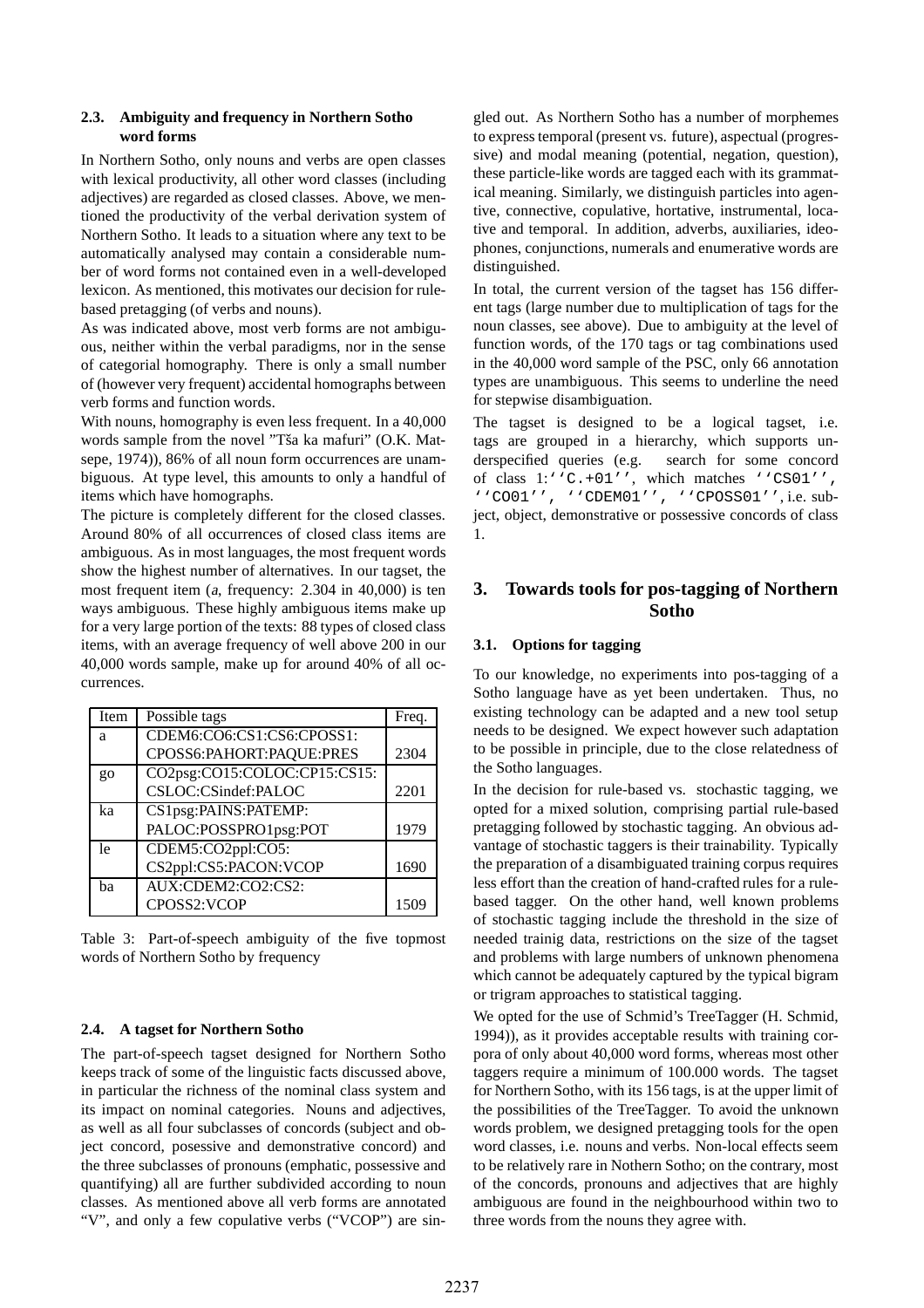#### **3.2. An architecture for pretagging and main tagging**

We decided to decouple the tagging of open class items from that of closed class items, introducing rule-based pretaggers for the open classes. With nouns, this is motivated by the sheer size of the nominal lexicon and by considerations of robustness: any domain of terminology will bring up new nouns, and the possibility to identify nouns (at least in terms of their part of speech) is crucial for the treatment of any new text. For verbs, the motivation is obviously their morphological productivity (cf. above, section 2.2).

Thus we designed and implemented two guessing tools, one to identify verb forms, the other to identify noun candidates. We run both guessers before the actual use of the TreeTagger.

Furthermore, there are numerous sequencing patterns of closed class items which show lexical variation but have a well-defined meaning and thus can be used to (possibly partly) disambiguate the closed class items. We are in the process of carrying out experiments on the usefulness of such disambiguation rules as an additional element of pretagging. They make sense for a (partial) disambiguation of particularly frequent and ambiguous words, especially in patterns that cannot be defined in terms of lexeme sequences (and can thus not easily be learned from a comparatively small training corpus). We will illustrate all three kinds of pretagging devices below, in section 3.3. and 3.4. For other languages, a combination of rule-based pretagging and statistical tagging has also been proposed. Klatt (cf. (S. Klatt, 2005)) shows the improvements achieved by means of grammar-based pretagging on the task of tagging German newspaper text.

The working procedure for the preparation of a tagger lexicon and a disambiguated training corpus for the TreeTagger is semi-automatic. The raw corpus (40,000 words, see above) is sentence-tokenized first. A very first version of a tagger lexicon which comprises about 2,000 closed class items (with all their tag alternatives) and around 5,000 noun and verb forms is then used to ambiguously annotate some of the word forms in the corpus. Thereafter, guessing tools for verb forms and noun forms are applied and their tag hypotheses annotated into the corpus. This leads to an ambiguously annotated corpus. A set of closed class disambiguation rules is then applied. to remove tag alternatives, where possible automatically. In the creation of the training corpus for the TreeTagger, the resulting partly disambiguated corpus is then manually disambiguated.

A very similar architecture can be used in a "regular" tagging situation. Obviously, all results of the verb and noun guessers are manually checked, and the verb and noun forms are included in the tagger lexicon. Thus the size of the lexicon grows continuously. In the "regular" tagging procedure, the trained TreeTagger is used for disambiguation of the partly disambiguated corpus. Figure 1 schematically represents the two strands of the architecture, cf. also (D.J. Prinsloo and U. Heid, 2005).

#### **3.3. Verb and noun guessing as pretagging**

As mentioned above, most verb and noun forms of Northern Sotho are not ambiguous. This holds especially for verb forms, due to their suffixes. Verb guessing is thus only based on the recognition of one of the ca. 260 different suffix clusters, implemented as pattern matching.

Noun identification is not possible on the basis of affixes alone. Noun suffixes (locatives, augmentatives/feminines; diminuitives) are too rare to lead to acceptable recall. Noun prefixes (class indicators, see table 1) do not only show up in noun forms; the form letetše ("waited") is verbal, and leis not, in this form, a prefix of noun class 5, but part of the verb stem.

Thus we opted for the use of combined indicators of noun classes, namely noun prefixes and the adjectives, concords and pronouns showing up in the environment of a word. Furthermore, we use pairings of singular and plural as a third indicator of noun readings. As mentioned above (see section 2.1. and table 2), adjectives, concords and pronouns agree with the nouns they refer to. We exploit this to check every word form in the text which starts with one of the possible noun prefixes (ba-, bo-, di-, ma-, me-, mo-, etc., see table 1). For each noun class, we collected lists of the most frequent closed class words which accompany nouns. For classes 5 and 6, examples of such items are listed in table 4, below.

| <b>POS</b>      | class 5 | class 6 |
|-----------------|---------|---------|
| <b>CS</b>       | la, le  | a       |
| <b>CDEM</b>     | lekhwi  | akhwi   |
| <b>CDEM</b>     | leno    | ano     |
| <b>QUANTPRO</b> | lohle   | ohle    |
| ADJ             | leso    | maso    |
| ADJ             | lesese  | masese  |

Table 4: Closed class words indicative of noun classes 5 and 6

These closed class items are usable as noun indicators, when

- (i) one or more of them appear in the neighbourhood of a word form supposedly belonging to one of the noun classes; and
- (ii) parallel behaviour is observed for both singular and plural forms.

We thus implemented a tool to guess singular-plural word form pairs for all noun classes which can be called with forms of either form. It applies the knowledge of table 1 and a set of morphophonological rules; subsequently, we test both, the form found in the corpus and the guessed corresponding form, in corpus search patterns on the PSC. These patterns contain the respective closed-class items. Only if both, singular and plural candidates (of classes 1 to 10) fulfill the context tests, we accept (both forms) with their class assignment into the tagger lexicon and pretag the occurrences in the corpus accordingly. Clear cases of nonnoun forms are left over for verb guessing, and all other cases are manually decided. To some extent, the context patterns for noun identification obviously also locally disambiguate the closed class items used as indicators: the form <sup>a</sup>, used as a subject concord in the context of a class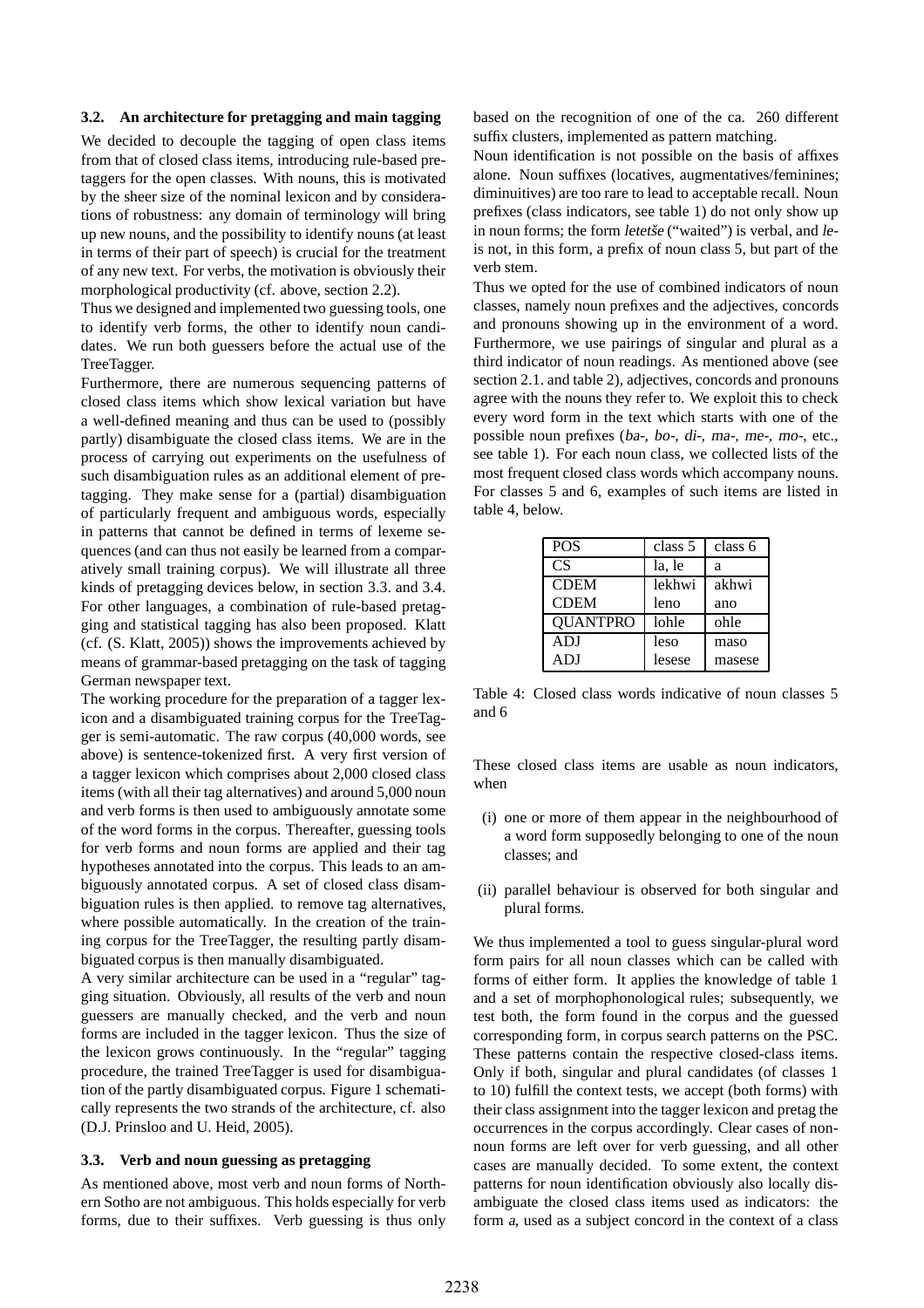

Figure 1: Architecture for the creation of training material and for the tagging of new texts

6 noun, could be among other things, a class 1 subject concord, but only in the context of a class 1 noun. In the context of a class 6 noun, <sup>a</sup> can be any type of class 6 concord; thus the disambiguation is not complete.

#### **3.4. Disambiguation of closed class items**

To disambiguate closed-class items, at least to some extent, in the pretagging step, we make use of patterns, in terms of word forms, word classes and/or morphological properties. For example, the word <sup>a</sup> is to be tagged as a possessive concord of a class 6 noun, if it appears exactly between two nouns. Similar rules can be constructed for other possessive concords, as the pattern "noun + possessive concord + noun" is a standard pattern to form complex nominals. Similarly, the same word <sup>a</sup> preceding immediately a relative clause verb form (ending in -go), cannot be a possessive, but should be a subject or object concord ("CS01" or "CS06" or "CO06" ). The set of rules for the disambiguation of closed class items is currently under development.

#### **4. Results and Conclusions**

#### **4.1. Early results**

We have not yet been able to quantitatively evaluate the tools discussed here; however, work on the 40,000 words sample of the PSC used as a training corpus for the Tree-Tagger suggests that verb and noun guessing lead to both high precision and high recall. This is expectable, as the number of homographs in the nominal and verbal domain is small. Table 5 gives a few examples of noun guessing for classes 7 and 8, showing that the guesser is robust towards nonexistent forms (cf.\*dipetše) as well as towards actual homographs (in table 5: sekelela "recommend" vs. dikelela ("disappear")), which formally, look like a pair of nouns of classes 7 and 8.

#### **4.2. Methodological considerations**

The creation of tagging resources for Northern Sotho is conceived as a bootstrapping process:

• first, a basic dictionary of closed class items is provided;

| Cl. 7 cands. | Cl. 8 cands. | $N$ ?  | Equivalent $(s)$   |
|--------------|--------------|--------|--------------------|
| selo         | dilo         | $^+$   | thing, things      |
| setšhaba     | ditšhaba     | $^{+}$ | nation, nations    |
| sello        | dillo        |        | (out)cry, outcries |
| sepetše      | *dipetše     |        | walked             |
| sekelela     | dikelela     |        | recommend,         |
|              |              |        | disappear          |

Table 5: Sample results of noun guessing for the Northern Sotho classes 7 and 8

- then, morphological knowledge (for verbs) and knowledge about local morphosyntactic patterns (for nouns) is used to guess the word classes of open class items;
- the guessing routines for nouns provide a partial disambiguation of some of the highly ambiguous closed class items; additional specialized patterns serve the same purpose.
- the results of all guessing processes are annotated in the corpus and at the same time integrated in the word form lexicon, thus permitting a parallel resource bootstrapping.

The architecture comprising a rule-based pretagging and a stochastic main-tagging phase can be used both to bootstrap the tagging resources and to constantly enlarge the stock of available resources for the tagging of Northern Sotho.

## **5. Conclusions and future work**

We have discussed an approach for the parallel creation of a tagger lexicon and an annotated training text. By exploiting the morphological and syntactic properties of Northern Sotho, we are able to use rule-based pretagging in order to avoid the unknown words problem in the statistical tagging step and to reduce the amount of pos-hypotheses for the highly ambiguous closed class items. The proposed architecture can be used for the creation of training data for the tagger, as well as in any tagging work at a later stage.